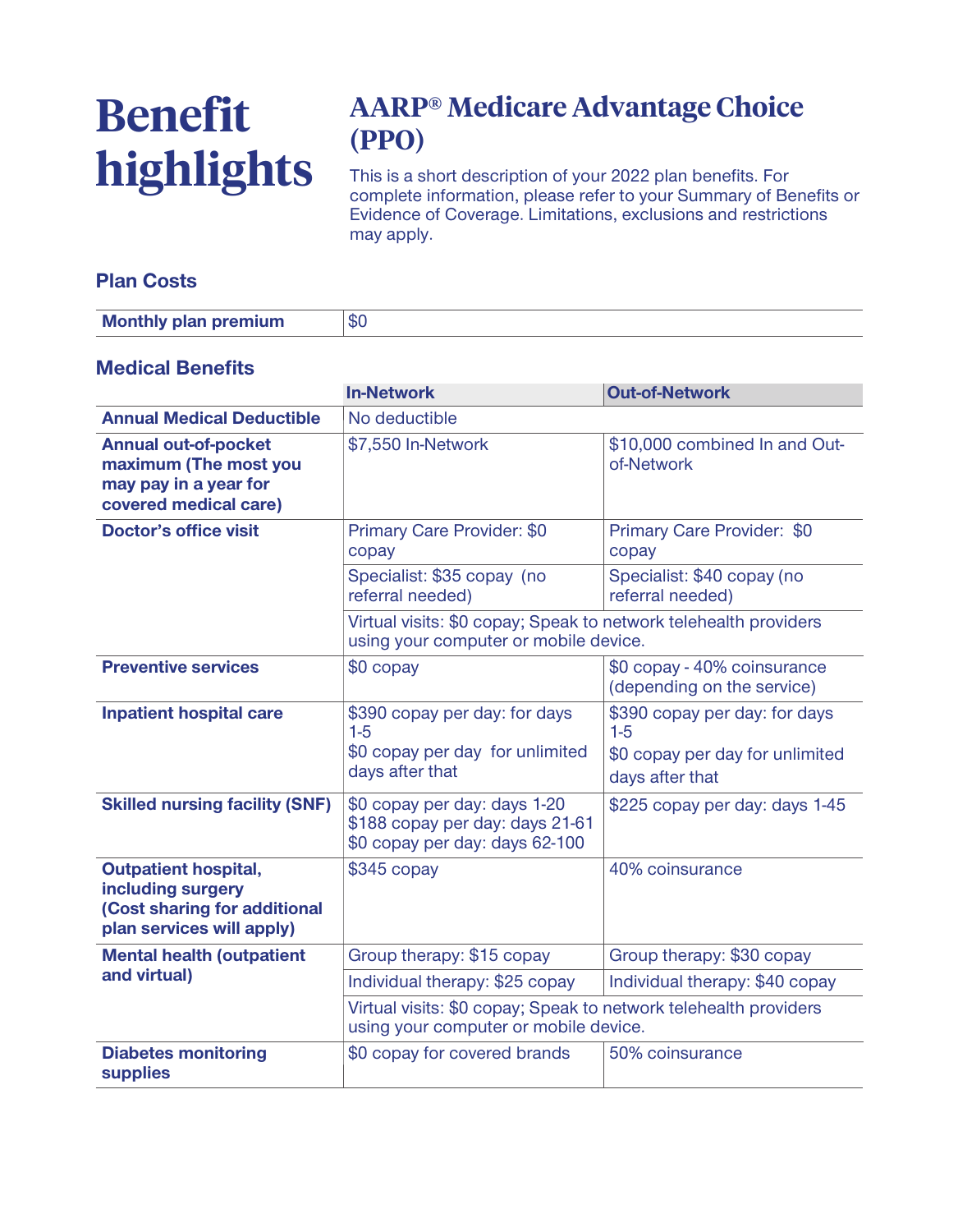#### **Medical Benefits**

|                                                                     | <b>In-Network</b>                                                                                 | <b>Out-of-Network</b>         |
|---------------------------------------------------------------------|---------------------------------------------------------------------------------------------------|-------------------------------|
| <b>Diagnostic radiology</b><br>services (such as MRIs, CT<br>scans) | $$165$ copay                                                                                      | 40% coinsurance               |
| <b>Diagnostic tests and</b><br>procedures (non-<br>radiological)    | \$40 copay                                                                                        | 40% coinsurance               |
| <b>Lab services</b>                                                 | $$0$ copay                                                                                        | \$0 copay                     |
| <b>Outpatient x-rays</b>                                            | \$30 copay                                                                                        | \$30 copay                    |
| <b>Ambulance</b>                                                    | \$250 copay for ground or air                                                                     | \$250 copay for ground or air |
| <b>Emergency care</b>                                               | \$90 copay (\$0 copay for emergency care outside the United<br>States) per visit                  |                               |
| <b>Urgently needed services</b>                                     | \$40 copay (\$0 copay for urgently needed services outside the<br><b>United States) per visit</b> |                               |

## **Benefits and Services Beyond Original Medicare**

|                               | <b>In-Network</b>                                                                                                                                                                                                                                                                             | <b>Out-of-Network</b>                                    |
|-------------------------------|-----------------------------------------------------------------------------------------------------------------------------------------------------------------------------------------------------------------------------------------------------------------------------------------------|----------------------------------------------------------|
| <b>Routine physical</b>       | \$0 copay; 1 per year*                                                                                                                                                                                                                                                                        | 40% coinsurance; 1 per year*                             |
| <b>Routine eye exams</b>      | \$0 copay; 1 every year*                                                                                                                                                                                                                                                                      | \$40 copay; 1 every year*                                |
| <b>Routine eyewear</b>        | \$0 copay; up to \$100 every year for frames or contact lenses<br>through UnitedHealthcare Vision. Standard single, bifocal, trifocal,<br>or progressive lenses are covered in full.*<br>Home delivered eyewear available nationwide through                                                  |                                                          |
|                               | UnitedHealthcare Vision (select products only).                                                                                                                                                                                                                                               |                                                          |
| <b>Dental - preventive</b>    | \$0 copay for exams, cleanings,<br>x-rays, and fluoride*                                                                                                                                                                                                                                      | \$0 copay for exams, cleanings,<br>x-rays, and fluoride* |
| <b>Dental - comprehensive</b> | \$0 copay for comprehensive<br>dental services*                                                                                                                                                                                                                                               | \$0 copay for comprehensive<br>dental services*          |
| <b>Dental - benefit limit</b> | \$500 combined limit on all covered dental services*<br>If you choose to see an out-of-network dentist you might be billed<br>more, even for services listed as \$0 copay                                                                                                                     |                                                          |
| <b>Hearing - routine exam</b> | \$0 copay; 1 per year*                                                                                                                                                                                                                                                                        | \$40 copay; 1 per year*                                  |
| <b>Hearing aids</b>           | \$375 - \$1,425 copay for each hearing aid provided through<br>UnitedHealthcare Hearing, up to 2 hearing aids every year.*<br>Includes hearing aids delivered directly to you with virtual follow-<br>up care through Right2You (select models), offered only by<br>UnitedHealthcare Hearing. |                                                          |
| <b>Fitness program</b>        | Renew Active fitness membership, classes and online brain                                                                                                                                                                                                                                     |                                                          |
|                               | exercises at no cost to you.                                                                                                                                                                                                                                                                  |                                                          |
| <b>Foot care - routine</b>    | \$35 copay; 6 visits per year*                                                                                                                                                                                                                                                                | \$40 copay; 6 visits per year*                           |